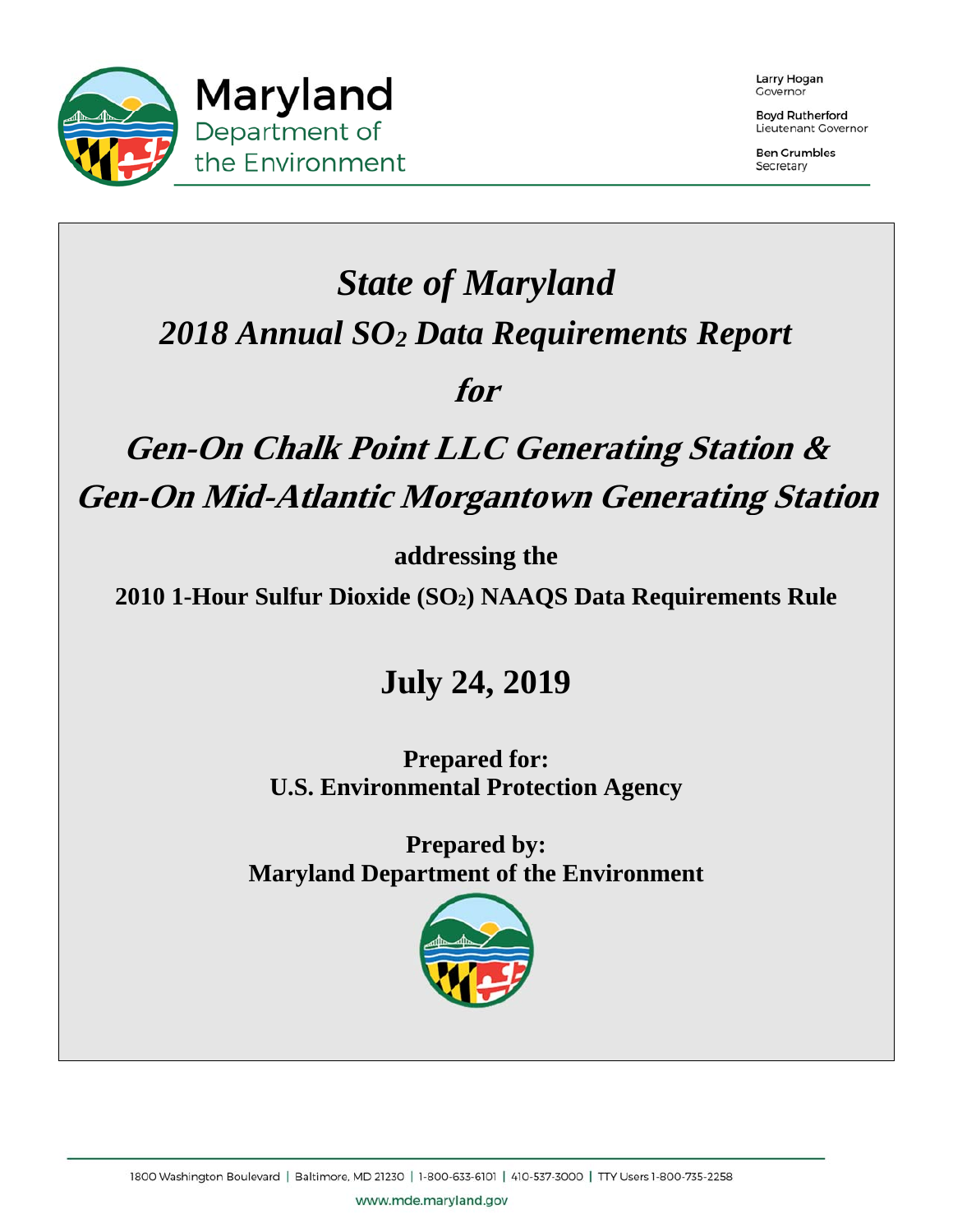

Larry Hogan Governor

**Boyd Rutherford** Lieutenant Governor

**Ben Grumbles** Secretary

#### **Maryland Department of the Environment 2018 Annual Data Requirements Report 2010 1-Hour SO2 NAAQS Chalk Point Generating Station Morgantown Generating Station**

Maryland Department of the Environment Air and Radiation Administration 1800 Washington Boulevard, Suite 730 Baltimore, Maryland 21230 Phone 410.537.3255 • Fax 410.537.4223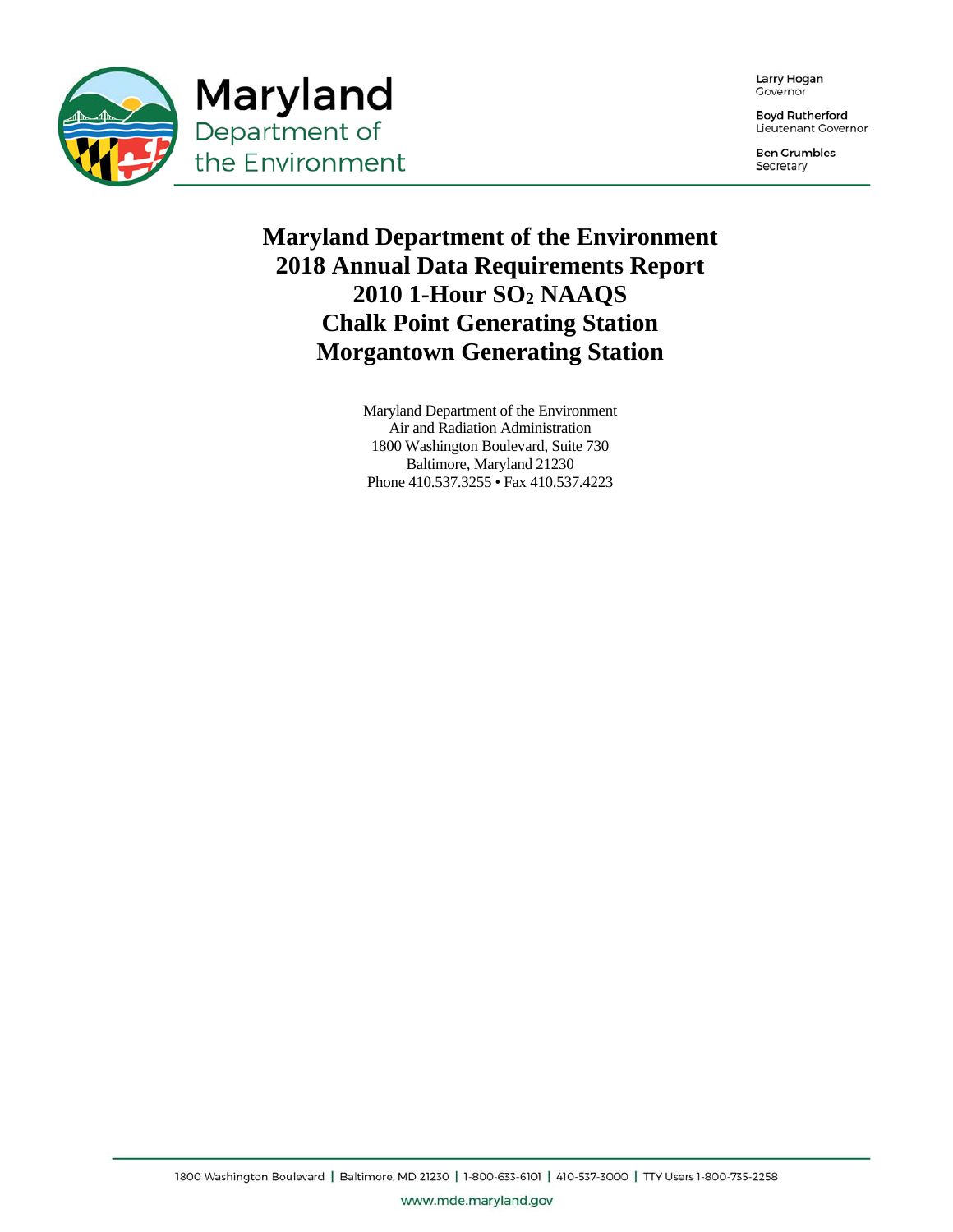## **Table of Contents**

| 2.0 |                                                         |  |
|-----|---------------------------------------------------------|--|
| 3.0 |                                                         |  |
| 3.1 |                                                         |  |
|     |                                                         |  |
| 4.0 | TECHNICAL ANALYSIS FOR CHALK POINT GENERATING STATION 3 |  |
|     |                                                         |  |
|     |                                                         |  |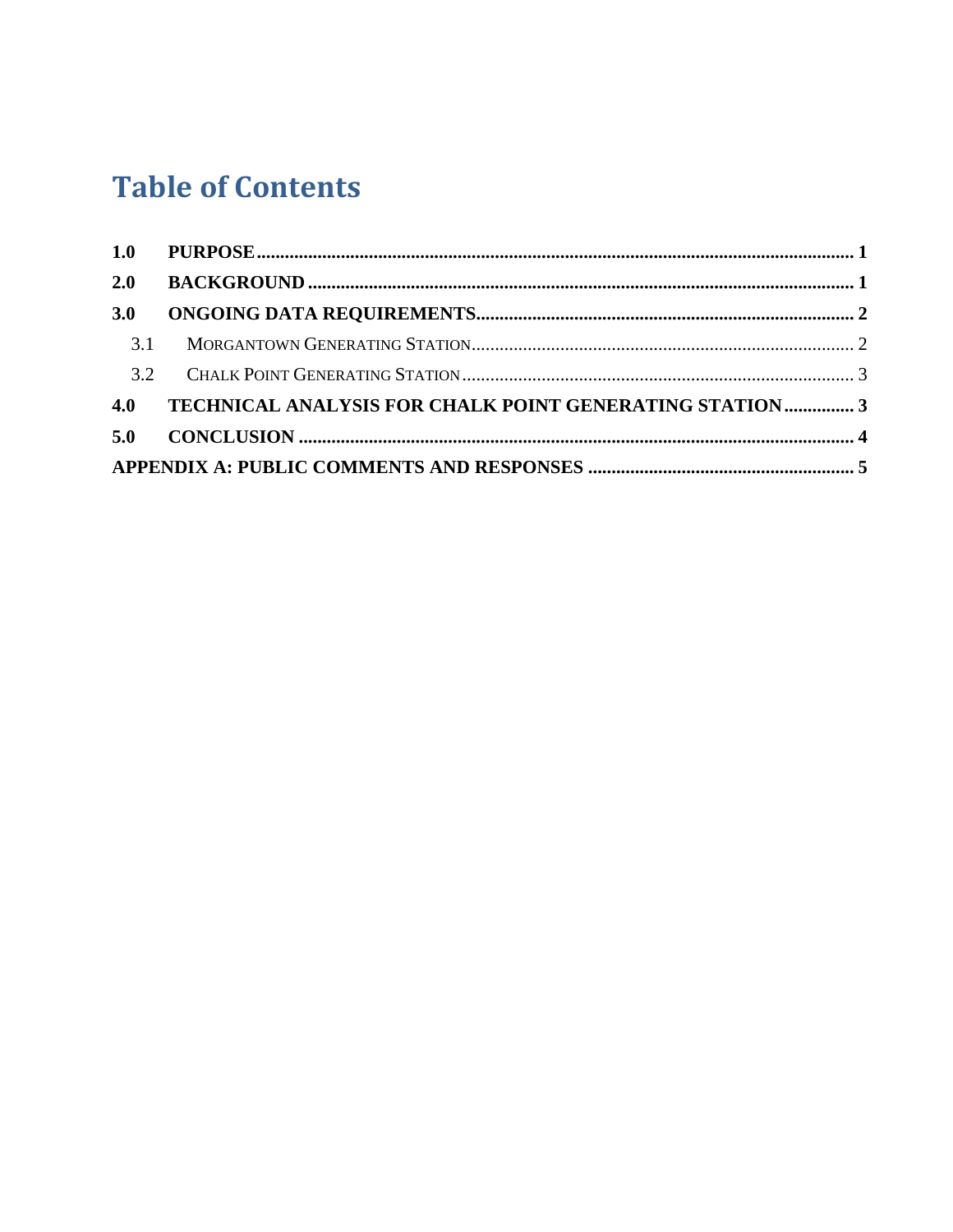#### **1.0 Purpose**

The Maryland Department of the Environment Air and Radiation Administration (MDE – ARA) has prepared this report as the state's stand-alone Annual Data Requirements Report, including data through 2018, for the 2010 1-Hour Sulfur Dioxide (SO2) Primary National Ambient Air Quality Standard (NAAQS). The report is designed to fulfill the annual reporting requirements under the U.S. Environmental Protection Agency's (EPA) "Data Requirements Rule for the 2010 1-Hour Sulfur Dioxide (SO2) Primary National Ambient Air Quality Standard (NAAQS); Final Rule," 80 Fed. Reg., 51052, dated August 21, 2015, as codified at 40 CFR Part  $51.1205$ .<sup>1</sup>

#### **2.0 Background**

The U.S. EPA promulgated a primary (health-based) national ambient air quality standard (NAAQS) for sulfur dioxide standard in 2010. The EPA set the standard at a level of 75 parts per billion (ppb) in ambient air (also measured as 196.4 micrograms per cubic meter,  $\mu$ g/m<sup>3</sup>). The standard is based on a 1-hour averaging time.<sup>2</sup>

Under the Clean Air Act, the EPA is required to determine if areas of the country meet the new standard. States and tribes submit recommendations to the EPA as to whether or not an area is attaining the national ambient air quality standards for a criteria pollutant. The states and tribes base these recommendations on air quality data collected from monitors at locations in urban and rural settings as well as other information characterizing air quality such as modeling. After working with the states and tribes and considering the information from air quality monitors, and/or models, EPA will "designate" an area as attainment or nonattainment for the standard.

On January 9, 2018 (83 Fed. Reg. 1098), in round 3 of the  $SO<sub>2</sub>$  area designations, the EPA designated most of Maryland as "unclassifiable/attainment" for the 1-hour SO2 NAAQS. This included Prince George's County where the Gen-On Chalk Point LLC (formerly NRG Chalk Point) Generating Station is located, and Charles County where the Gen-On Mid-Atlantic Morgantown Generating Station is located.

EPA made the round 3 decisions based on state input, air dispersion modeling analysis<sup>3</sup> and the background air monitoring data available at the time (2014-2016). Before the final modeling reports were submitted to EPA, modeling protocols were developed to outline the procedures to follow for the final modeling analyses. The modeling protocols were developed based on

1

<sup>&</sup>lt;sup>1</sup> U.S. Environmental Protection Agency (August 21, 2015). Retrieved 5/22/2019 from https://www.govinfo.gov/content/pkg/FR-2015-08-21/pdf/2015-20367.pdf. 2

<sup>&</sup>lt;sup>2</sup> U.S. Environmental Protection Agency (June 22, 2010), Primary National Ambient Air Quality Standard for Sulfur Dioxide; Final Rule, 75 Fed. Reg. 35520. Retrieved 5/22/2019 from https://www.govinfo.gov/content/pkg/FR-2010-06-22/pdf/2010-13947.pdf. 3

<sup>&</sup>lt;sup>3</sup> U.S. Environmental Protection Agency (August 2017). Technical Support Document, Chapter 18, Intended Round 3 Area Designations for the 2010 1-Hour SO<sub>2</sub> Primary National Ambient Air Quality Standard for the State of Maryland, Retrieved 5/22/2019 from https://www.epa.gov/sites/production/files/2017-

<sup>08/</sup>documents/18\_md\_so2\_rd3-final.pdf.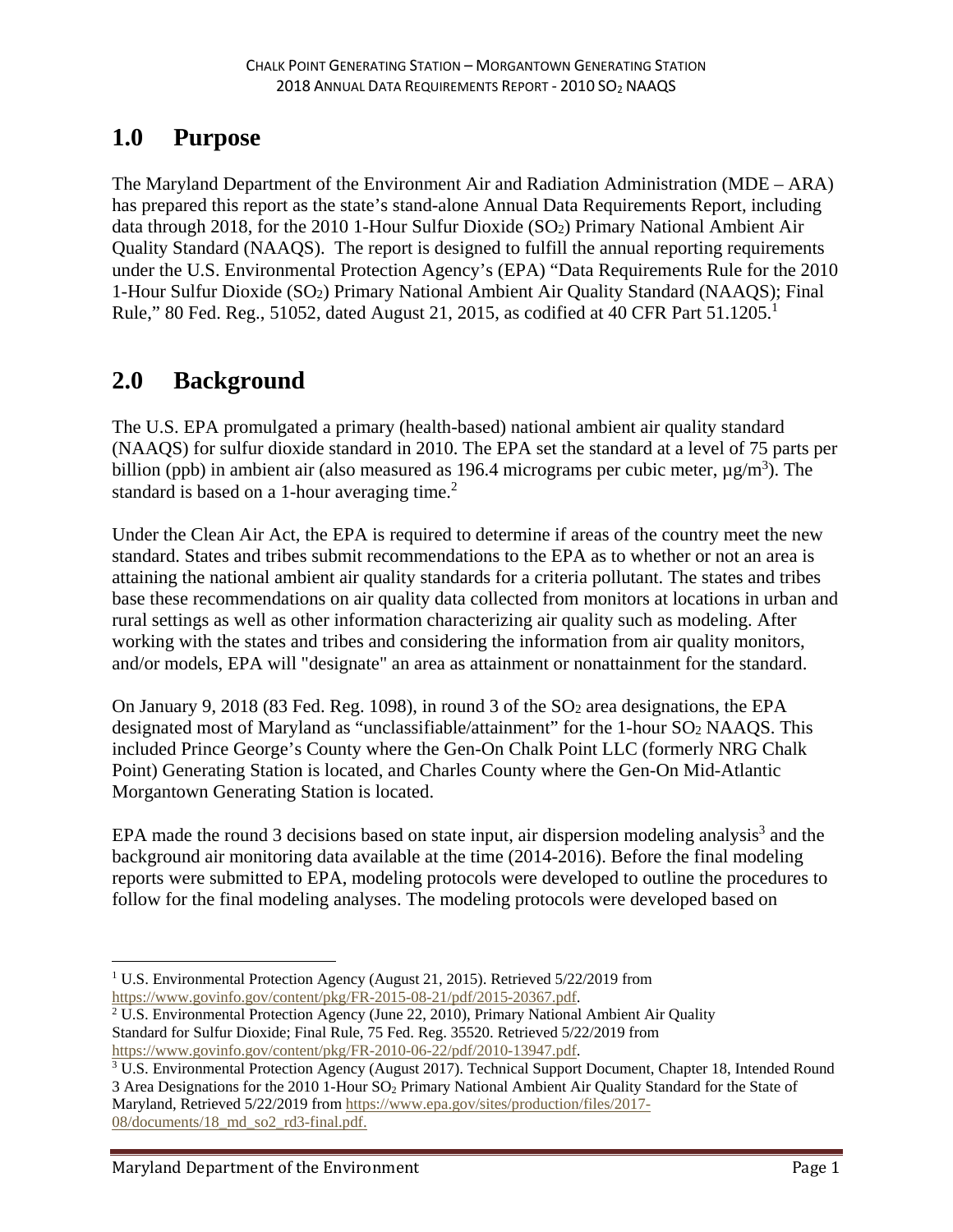relevant guidance outlined in EPA's Modeling Technical Assistance Document (TAD)<sup>4</sup> at the time of preparation. EPA was given the opportunity to review the modeling protocol and provide comments to MDE in March 2016, resulting in a final modeling protocol used in the final modeling analysis. After careful review of the supporting documentation and all available data, EPA made the designation decisions.

#### **3.0 Ongoing Data Requirements**

In the United States Code of Federal Regulations (CFR), 40 CFR Part 51.1205 "Ongoing Data Requirements,"<sup>5</sup> EPA states the following:

(b) *Modeled areas*. For any area where modeling of actual  $SO<sub>2</sub>$  emissions serve as the basis for designating such area as attainment for the  $2010$  SO<sub>2</sub> NAAQS, the air agency shall submit an annual report to the EPA Regional Administrator by July 1 of each year, either as a stand-alone document made available for public inspection, or as an appendix to its Annual Monitoring Network Plan (also due on July 1 each year under 40 CFR 58.10), that documents the annual  $SO_2$  emissions of each applicable source in each such area and provides an assessment of the cause of any emissions increase from the previous year. The first report for each such area is due by July 1 of the calendar year after the effective date of the area's initial designation.

(1) The air agency shall include in such report a recommendation regarding whether additional modeling is needed to characterize air quality in any area to determine whether the area meets or does not meet the 2010 SO2 NAAQS. The EPA Regional Administrator will consider the emissions report and air agency recommendation, and may require that the air agency conduct updated air quality modeling for the area and submit it to the EPA within 12 months.

(2) An air agency will no longer be subject to the requirements of this paragraph (b) for a particular area if it provides air quality modeling demonstrating that air quality values at all receptors in the analysis are no greater than 50 percent of the 1-hour  $SO<sub>2</sub> NAAQS$ , and such demonstration is approved by the EPA Regional Administrator.

#### **3.1 Morgantown Generating Station**

Based on EPA's Data Requirements Rule (40 CFR Part 51.21205), MDE is not required to submit an annual report or other data to substantiate the area's continued compliance with the SO2 NAAQS. This is due to the fact that the air quality modeling that was conducted to inform EPA's "unclassifiable/attainment" designation for the area including the Morgantown Generating Station showed ambient SO<sub>2</sub> concentrations of **less than 50% of the SO<sub>2</sub> NAAQS**. Also, the SO<sub>2</sub> emissions from the Morgantown Generating Station have declined substantially in the most recent years (2017 and 2018) since the modeling was done.

 $\overline{a}$ 

<sup>4</sup> U.S. Environmental Protection Agency, Office of Air and Radiation, Office of Air Quality Planning and Standards, Air Quality Assessment Division (February 2016). SO<sub>2</sub> NAAQS Designations Modeling, Technical Assistance Document, Draft.

<sup>5</sup> U.S. Environmental Protection Agency (August 21, 2015).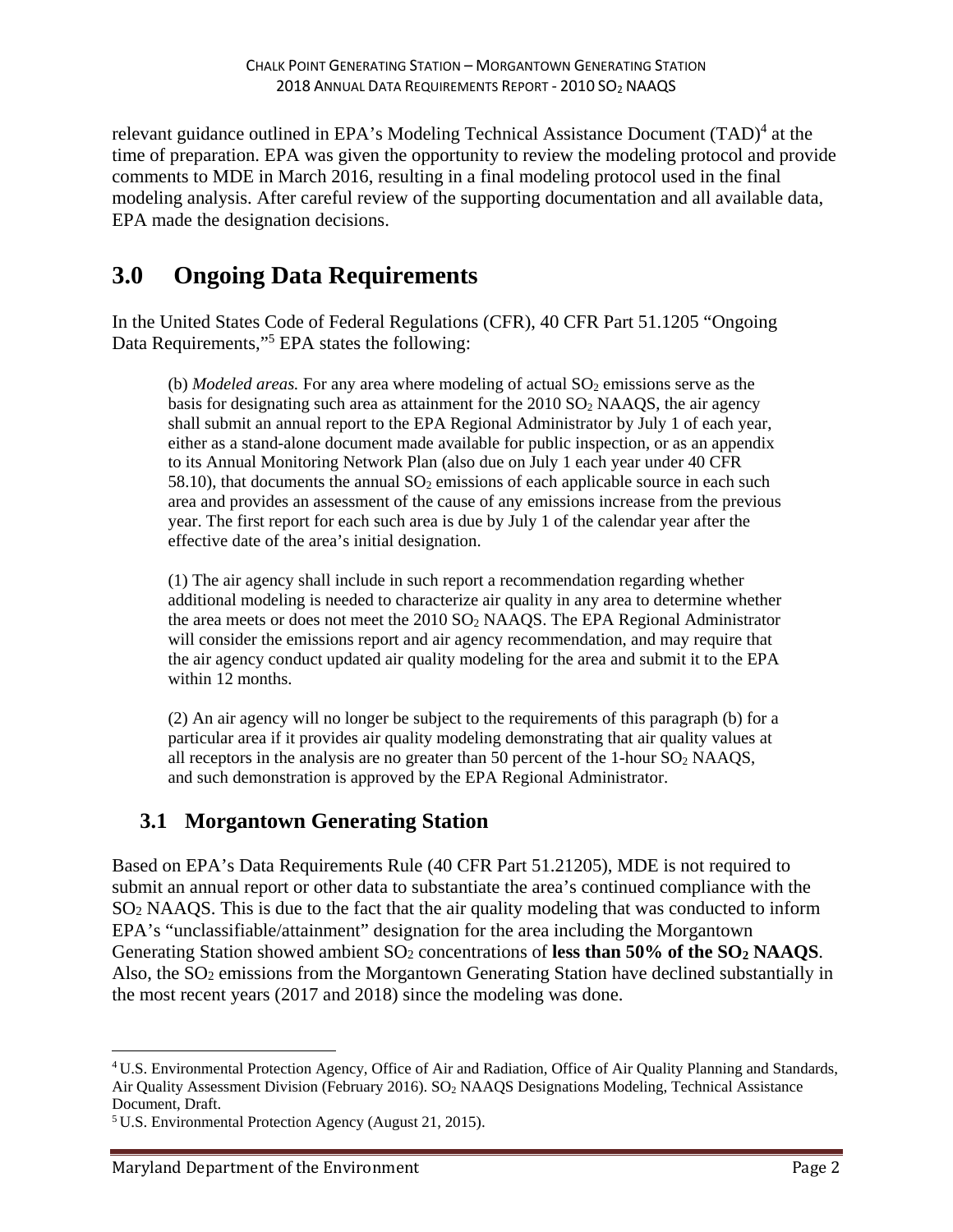#### **3.2 Chalk Point Generating Station**

This report is focused on the ongoing annual reporting requirements for  $SO<sub>2</sub>$  emissions in the area that includes the Chalk Point Generating Station. EPA's Data Requirements Rule requires an annual SO2 emissions report in areas of the state where **actual** rather than allowable (permitted) SO2 emissions data served as the basis for EPA designating the area **attainment** of the 2010, 1-hour SO2 NAAQS, and where the area's modeled air quality **exceeded 50 percent** of the 196 micrograms per cubic meter  $(\mu g/m^3)$  1-hour SO<sub>2</sub> NAAQS. In the state of Maryland, only one sulfur dioxide emissions source met both of these criteria: Chalk Point Generating Station in Aquasco, Prince George's County, Maryland.

#### **4.0 Technical Analysis for Chalk Point Generating Station**

The modeling indicates that the highest predicted 99th percentile daily maximum 1-hour concentration within the chosen modeling domain is 106.79  $\mu$ g/m<sup>3</sup>, equivalent to 40.8 ppb. This modeled concentration included the background concentration of SO<sub>2</sub> of 28.82  $\mu$ g/m<sup>3</sup>, and is based on actual emissions from the facility. The model used actual SO<sub>2</sub> emissions data from a three-year timeframe (2012-2014). The air quality modeling was conducted by AECOM for NRG, the owner of the Chalk Point Generating Station, and reviewed for accuracy by MDE and EPA Region 3.<sup>6</sup> The annual SO<sub>2</sub> emissions modeled<sup>7</sup> by AECOM for the 2012-2014 timeframe are presented in Table 1 below.

MDE has acquired additional emissions data from the EPA's Clean Air Market Division (CAMD) database<sup>8</sup> and confirmed the emissions data agreed with data in the Maryland Department of the Environment's (MDE) Tools for Environmental Management and Protection Organizations (TEMPO), a relational database management system.

Chalk Point's SO2 modeled emissions for the 2012-2014 period as well as the CAMD emissions for 2015-2018 are shown below. They show continued declines in  $SO<sub>2</sub>$  emissions from the Chalk Point Generating Station. On average the annual  $SO<sub>2</sub>$  emissions decreased from 3,874 tons per year in the 2012-2014 timeframe to 731 tons per year in the 2016-2018 timeframe.

 $\overline{a}$ 

<sup>6</sup> U.S. Environmental Protection Agency, Region 3 (Mid-Atlantic), Retrieved 5/22/2019 from https://www.epa.gov/aboutepa/epa-region-3-mid-atlantic. 7

<sup>&</sup>lt;sup>7</sup> See Table 8, Page 36, U.S. Environmental Protection Agency (August 2017). Technical Support Document, Chapter 18, Intended Round 3 Area Designations for the 2010 1-Hour SO<sub>2</sub> Primary National Ambient Air Quality Standard for the State of Maryland, Retrieved 5/22/2019 from https://www.epa.gov/sites/production/files/2017- 08/documents/18\_md\_so2\_rd3-final.pdf.

<sup>8</sup> U.S. Environmental Protection Agency, Clean Air Markets Division. Air Markets Program Data, Retrieved 5/22/2019 from https://ampd.epa.gov/ampd/.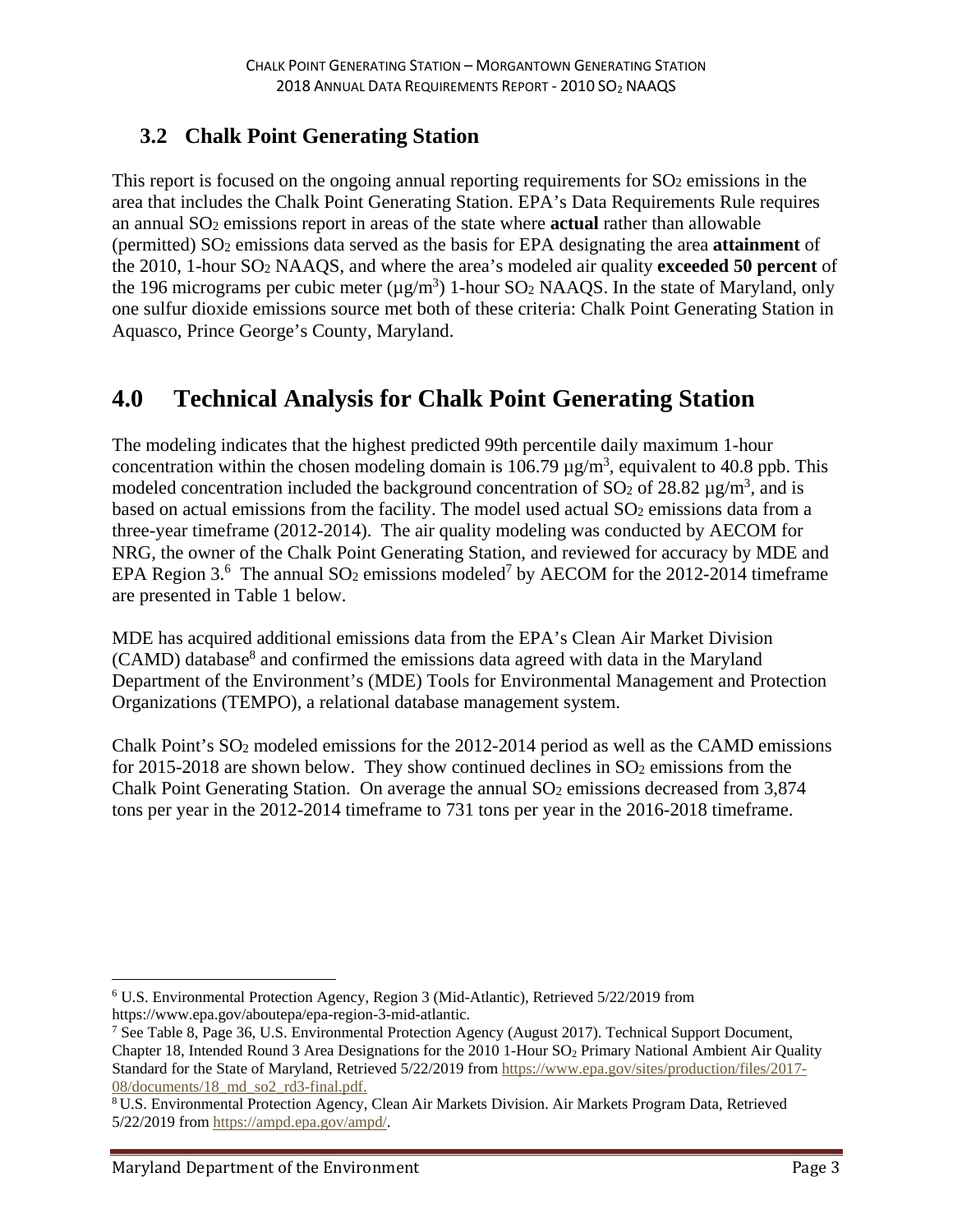|  | <b>Modeled SO<sub>2</sub></b> Emissions<br>$(tons/year)^9$ |         |         | SO <sub>2</sub> Reported Emissions from CAMD database<br>$(tons/year)^{10}$ |        |        |        |  |
|--|------------------------------------------------------------|---------|---------|-----------------------------------------------------------------------------|--------|--------|--------|--|
|  | 2012                                                       | 2013    | 2014    | 2015                                                                        | 2016   | 2017   | 2018   |  |
|  | 3.633.9                                                    | 4.231.1 | 3,756.5 | 1.491.60                                                                    | 925.55 | 535.76 | 765.94 |  |

| Table 1: Reported SO <sub>2</sub> Emissions (tpy) and Correlated Model Results ( $\mu$ g/m <sup>3</sup> ) for |
|---------------------------------------------------------------------------------------------------------------|
| <b>Chalk Point Generating Station (Units 1-4)</b>                                                             |

|                | SO <sub>2</sub> Emissions Correlated to Model Results |               |  |  |  |
|----------------|-------------------------------------------------------|---------------|--|--|--|
|                | $2012 - 2014$                                         | $2016 - 2018$ |  |  |  |
| <b>Maximum</b> |                                                       |               |  |  |  |
| Model          |                                                       |               |  |  |  |
| Results        | 106.79                                                |               |  |  |  |
| $(\mu g/m^3)$  |                                                       |               |  |  |  |
| 3 Year         |                                                       |               |  |  |  |
| Emission       |                                                       |               |  |  |  |
| Average        | 3,873.83                                              | 730.66        |  |  |  |
| (tons/year)    |                                                       |               |  |  |  |

#### **5.0 Conclusion**

The MDE has determined that the area continues to meet the 1-hour SO2 NAAQS. No additional modeling analysis is necessary to ensure the Chalk Point Generating Station area remains consistent with the EPA's original attainment/unclassifiable designation for the modeled area.

 $\overline{a}$ 

<sup>9</sup> U.S. Environmental Protection Agency (August 2017).

<sup>&</sup>lt;sup>10</sup> U.S. Environmental Protection Agency, Clean Air Markets Division. Air Markets Program Data, Retrieved 5/22/2019 from https://ampd.epa.gov/ampd/.